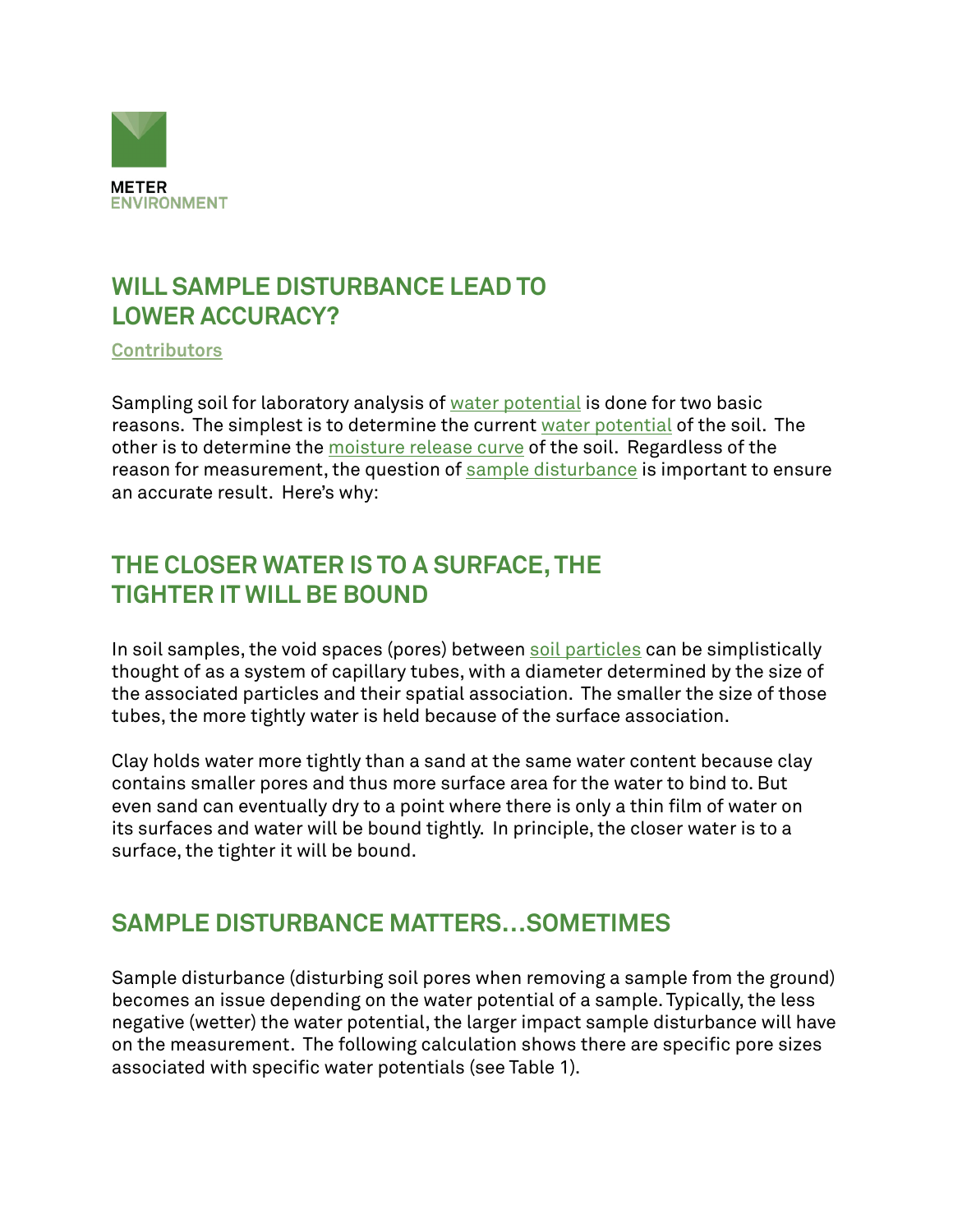|                       | <b>MPa</b> | pF   | Pore Diameter (µm) |
|-----------------------|------------|------|--------------------|
|                       | $-0.001$   | 1.01 | 290.08             |
|                       | $-0.01$    | 2.01 | 29.01              |
| <b>Field Capacity</b> | $-0.033$   | 2.53 | 8.79               |
|                       | $-0.1$     | 3.01 | 2.90               |
|                       | $-1.0$     | 4.01 | 0.29               |
| Perm. Wilting Pt.     | $-1.5$     | 4.18 | 0.19               |
|                       | $-10$      | 5.01 | 0.03               |
| Air Dry               | $-100$     | 6.01 |                    |
| Oven Dry              | $-1000$    | 7.01 |                    |

**Table 1.** Water potential units: MPa comparison to pore diameter and pF

If you disturb a sample with low [water potential,](https://www.metergroup.com/meter_knowledgebase/defining-water-potential/) [permanent wilting point](https://www.metergroup.com/environment/articles/determining-permanent-wilt-water-content-with-wp4c/) (-1.5 MPa) for example, the pores that are still filled with water would be approximately 0.2 μm in diameter, far too small to be broken apart by scooping up a sample. Thus, we could reasonably assume that your water potential readings won't be affected much. But if you disturb soil with higher water potential, say field capacity (-0.033 MPa), it's much more likely that water will be disturbed, as it fills pores to approximately 9 μm.

#### **ARE HYGROMETERS SENSITIVE? IT DEPENDS.**

Still, this is only an issue when attempting to measure in a high water potential range. If a chilled mirror hygrometer only measures up to -1000 kPa, sample disturbance will not be an issue because those pores that have broken will likely be larger than the sub-micrometer that are holding water, which is beyond the accuracy of the instrument. However, some [hygrometers](https://www.metergroup.com/meter_products/wp4c/) can now measure to an upper limit of -100 kPa, which approaches the point where sample disturbance will make a difference.